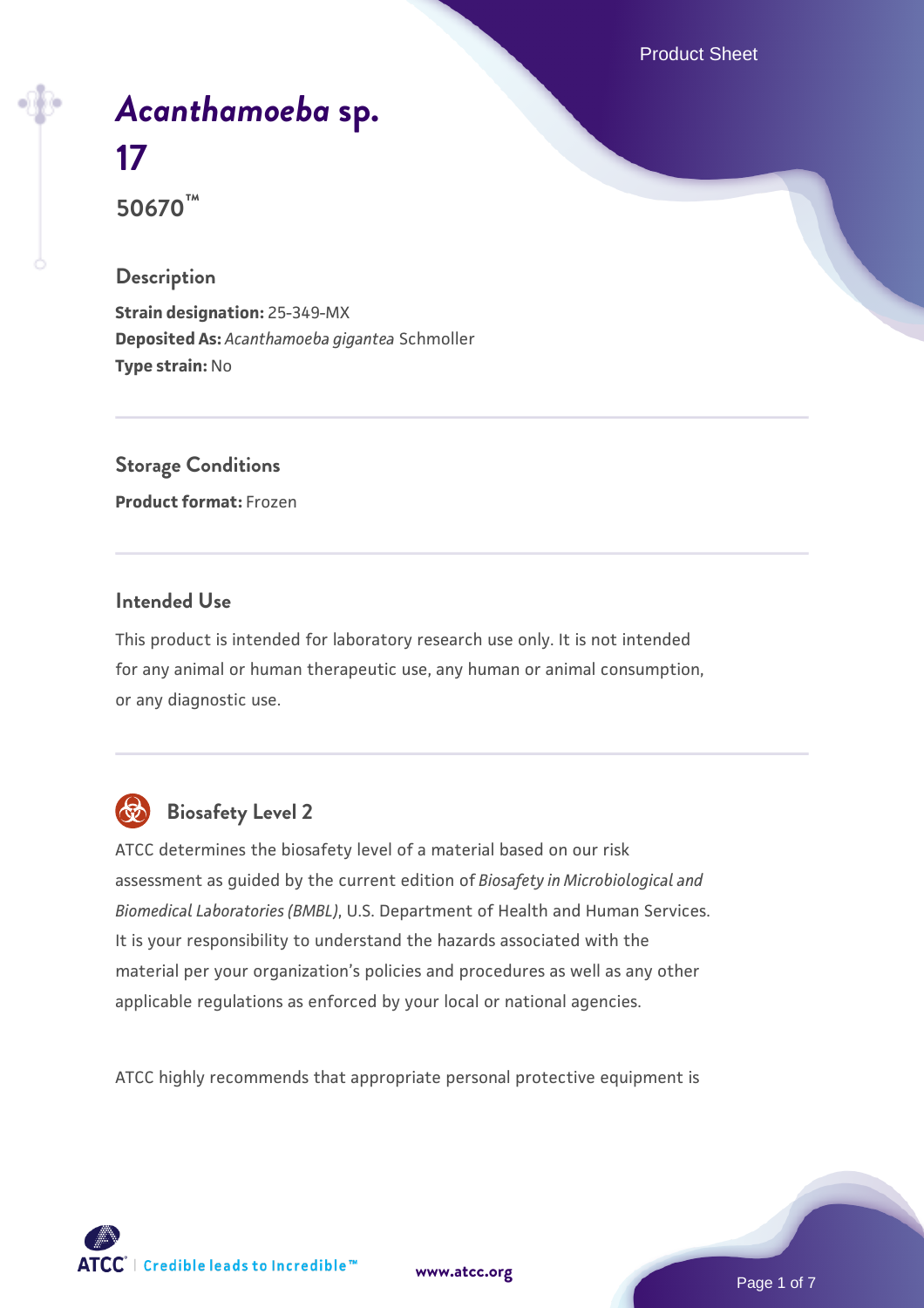always used when handling vials. For cultures that require storage in liquid nitrogen, it is important to note that some vials may leak when submersed in liquid nitrogen and will slowly fill with liquid nitrogen. Upon thawing, the conversion of the liquid nitrogen back to its gas phase may result in the vial exploding or blowing off its cap with dangerous force creating flying debris. Unless necessary, ATCC recommends that these cultures be stored in the vapor phase of liquid nitrogen rather than submersed in liquid nitrogen.

#### **Certificate of Analysis**

For batch-specific test results, refer to the applicable certificate of analysis that can be found at www.atcc.org.

#### **Growth Conditions**

**Medium:**  [ATCC Medium 711: PYB](https://www.atcc.org/-/media/product-assets/documents/microbial-media-formulations/1/atcc-medium-711.pdf?rev=bc2f19e8300a40f59b7ff666165bdd85) [ATCC Medium 711: PYB](https://www.atcc.org/-/media/product-assets/documents/microbial-media-formulations/1/atcc-medium-711.pdf?rev=bc2f19e8300a40f59b7ff666165bdd85) [ATCC Medium 997: Fresh water ameba medium](https://www.atcc.org/-/media/product-assets/documents/microbial-media-formulations/atcc-medium-997.pdf?rev=12fcf43d509a4d31b644ae73bda9a968) **Instructions for complete medium:** ATCC Medium 711 **Temperature:** 25°C

#### **Handling Procedures**

#### **Culture maintenance:**

1. Streak an ATCC medium 711 plate with *Enterobacter aerogenes* (ATCC® 13048) and incubate at 35°C overnight.

2. Remove an agar block ( $\sim$ 5 mm<sup>2</sup>), with trophozoites or cysts, from the

**[www.atcc.org](http://www.atcc.org)**

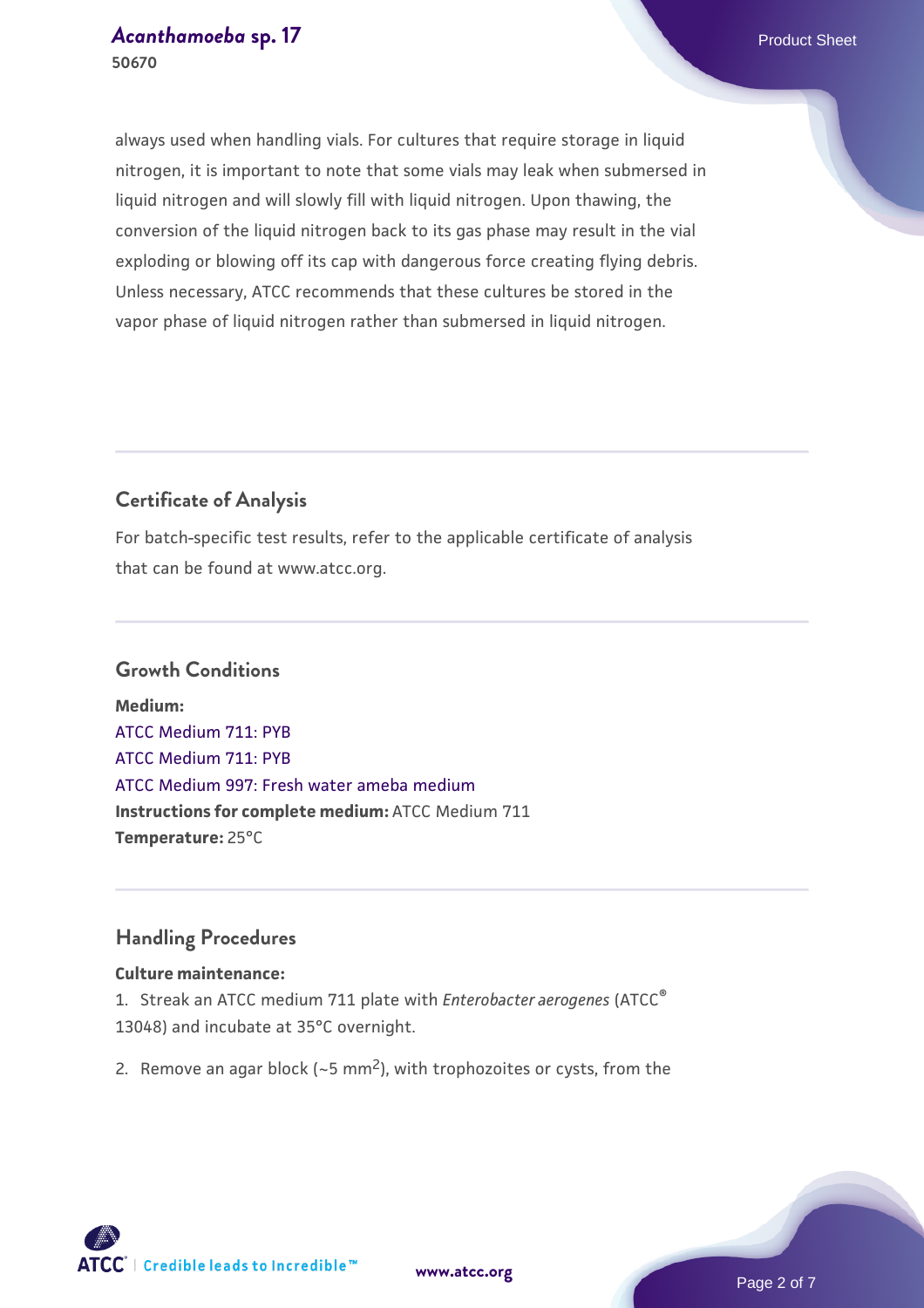## *[Acanthamoeba](https://www.atcc.org/products/50670)* **[sp. 17](https://www.atcc.org/products/50670)** Product Sheet

edge of an agar plate culture and invert the block at the edge of the freshly bacterized plate.

3. Wrap the entire edge of the plate with parafilm and incubate upright at 25°C.

4. Repeat steps 1-3 at 10-14 d intervals.

Note: a monoxenic amoeba culture can be established in this manner using any suitable bacterial food source.

#### **Cryopreservation:**

1. Allow the cells to encyst. To detach cysts from the plate flush the surface with 5 ml fresh ATCC medium 1323 (Page's Balanced Salt Solution). Rub the surface of the plate with a spread bar to detach adhering cysts.

2. Transfer the liquid medium to a sterile centrifuge tube.

3. If the cyst concentration does not exceed 2  $\times$  10<sup>6</sup> cysts/ml adjust the suspension to that concentration. To adjust the concentration, centrifuge at 600 x g for 5 min and resuspend the pellet in the volume of fresh medium required to yield 2 x 106.

4. While cells are centrifuging prepare a 15% (v/v) solution of sterile DMSO as follows: Add the required volume of DMSO to a glass screw-capped test tube and place it in an ice bath. Allow the DMSO to solidify. Add the required volume of refrigerated medium. Dissolve the DMSO by inverting the tube several times.

\*NOTE: If the DMSO solution is not prepared on ice, an exothermic reaction will occur that may precipitate certain components of the medium.

5. Mix the cell preparation and the DMSO in equal portions. Thus, the final concentration will be at least  $10^6$  cysts/ml and 7.5% (v/v) DMSO. The equilibration time (the time between addition of DMSO and the start of the cooling cycle) should be no less than 15 min and no longer than 30 min.

6. Dispense in 0.5 ml aliquots into 1.0 - 2.0 ml sterile plastic screw-capped

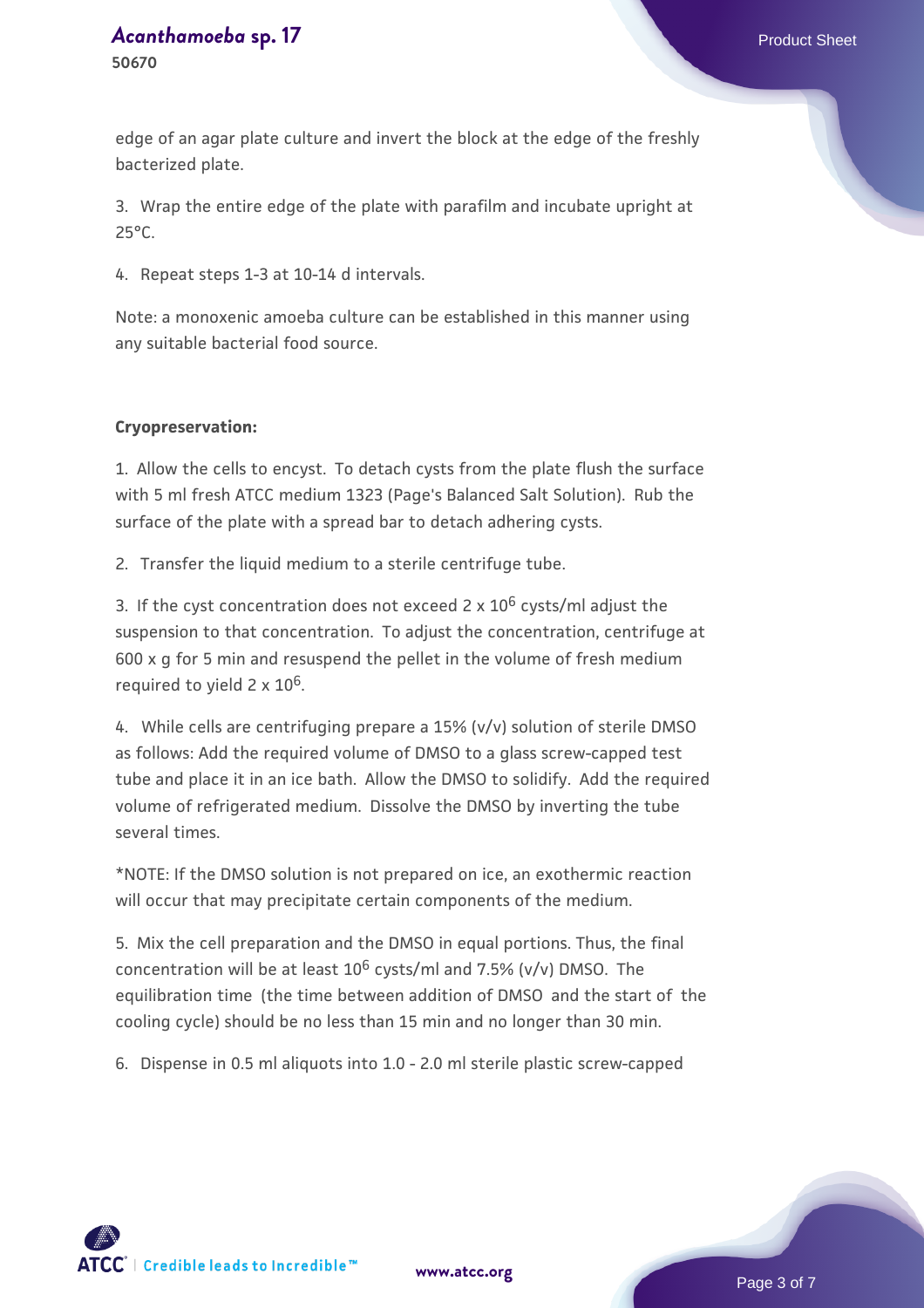cryules (special plastic vials for cryopreservation).

7. Place the vials in a controlled rate freezing unit. From room temperature cool at -1°C/min to -40°C. If the freezing unit can compensate for the heat of fusion, maintain rate at -1°C/min through the heat of fusion. At -40°C plunge into liquid nitrogen. Alternatively, place the vials in a Nalgene 1°C freezing apparatus. Place the apparatus at -80°C for 1.5 to 2 hours and then plunge ampules into liquid nitrogen. (The cooling rate in this apparatus is approximately

 $-1$ °C/min.)

8. The frozen preparations are stored in either the vapor or liquid phase of a nitrogen freezer.

9. To establish a culture from the frozen state place an ampule in a water bath set at 35°C (2-3 min). Immerse the vial to a level just above the surface of the frozen material. Do not agitate the vial.

10.Immediately after thawing, aseptically remove the contents of the ampule and distribute to the center of a fresh plate of ATCC medium 711. Distribute the material evenly over the plate using a spread bar. Incubate at 25°C.

#### **Material Citation**

If use of this material results in a scientific publication, please cite the material in the following manner: *Acanthamoeba* sp. 17 (ATCC 50670)

#### **References**

References and other information relating to this material are available at www.atcc.org.

**Warranty**

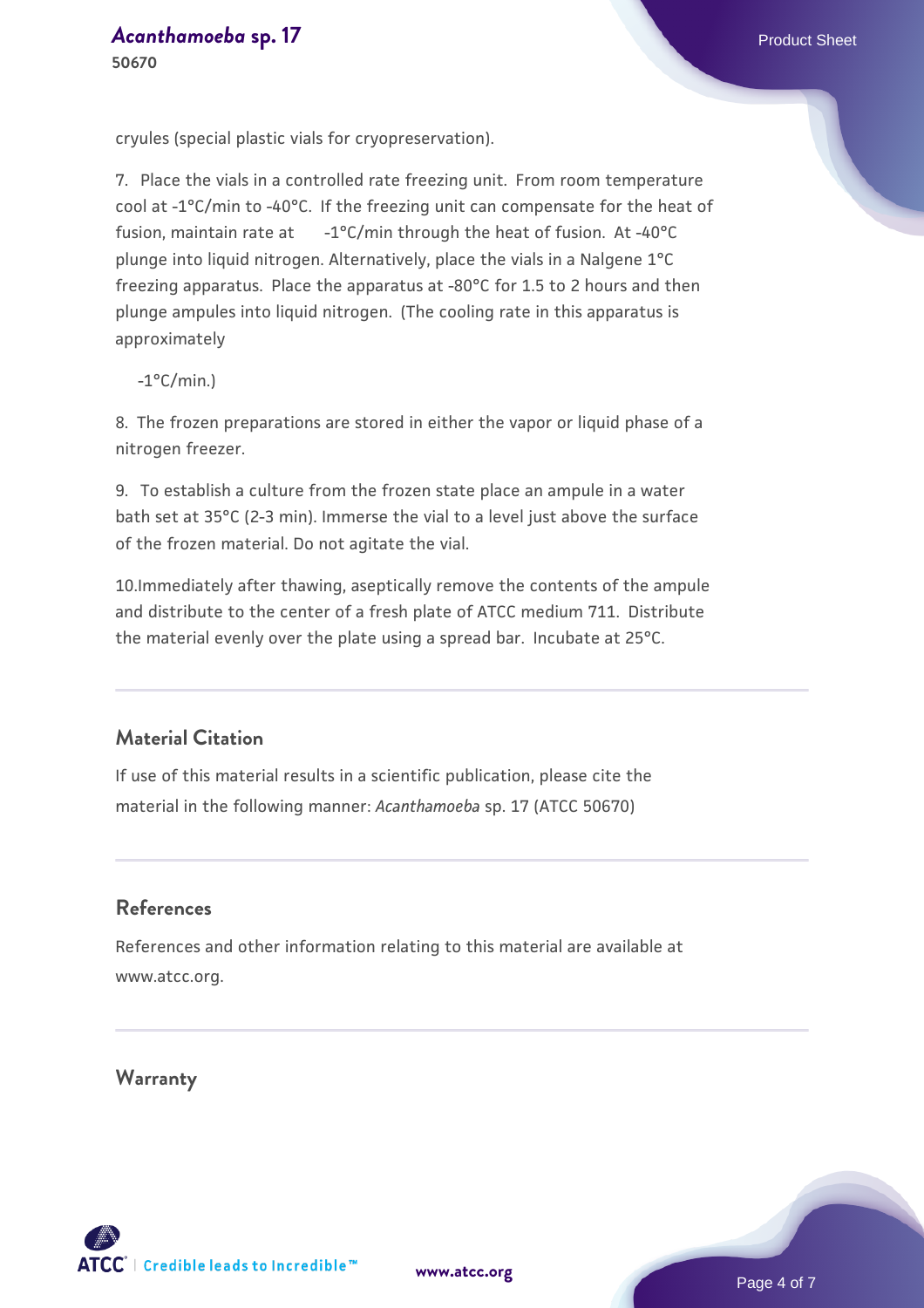## *[Acanthamoeba](https://www.atcc.org/products/50670)* **[sp. 17](https://www.atcc.org/products/50670)** Product Sheet

**50670**

The product is provided 'AS IS' and the viability of ATCC® products is warranted for 30 days from the date of shipment, provided that the customer has stored and handled the product according to the information included on the product information sheet, website, and Certificate of Analysis. For living cultures, ATCC lists the media formulation and reagents that have been found to be effective for the product. While other unspecified media and reagents may also produce satisfactory results, a change in the ATCC and/or depositor-recommended protocols may affect the recovery, growth, and/or function of the product. If an alternative medium formulation or reagent is used, the ATCC warranty for viability is no longer valid. Except as expressly set forth herein, no other warranties of any kind are provided, express or implied, including, but not limited to, any implied warranties of merchantability, fitness for a particular purpose, manufacture according to cGMP standards, typicality, safety, accuracy, and/or noninfringement.

#### **Disclaimers**

This product is intended for laboratory research use only. It is not intended for any animal or human therapeutic use, any human or animal consumption, or any diagnostic use. Any proposed commercial use is prohibited without a license from ATCC.

While ATCC uses reasonable efforts to include accurate and up-to-date information on this product sheet, ATCC makes no warranties or representations as to its accuracy. Citations from scientific literature and patents are provided for informational purposes only. ATCC does not warrant that such information has been confirmed to be accurate or complete and the customer bears the sole responsibility of confirming the accuracy and completeness of any such information.

This product is sent on the condition that the customer is responsible for and assumes all risk and responsibility in connection with the receipt, handling, storage, disposal, and use of the ATCC product including without limitation



**[www.atcc.org](http://www.atcc.org)**

Page 5 of 7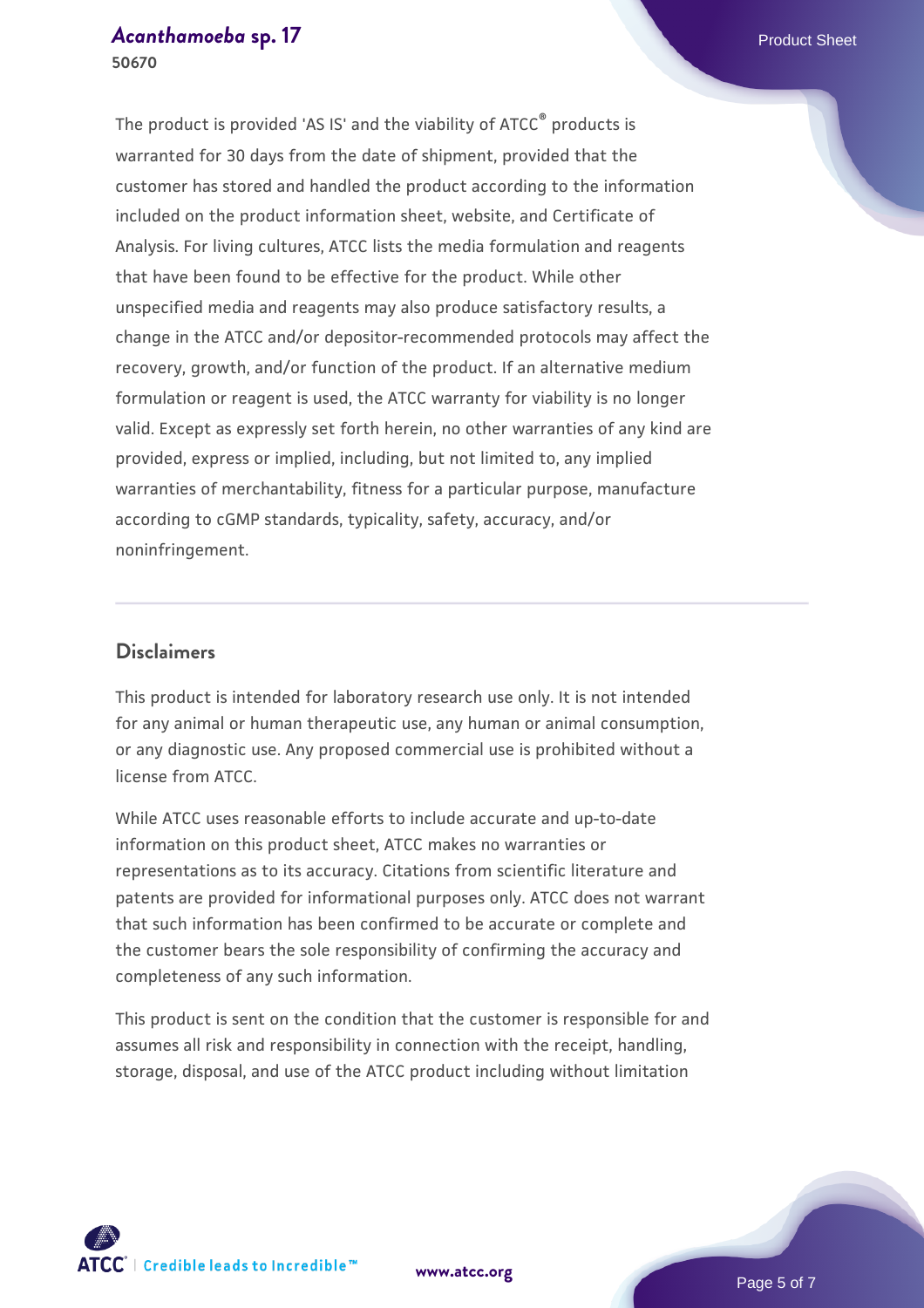taking all appropriate safety and handling precautions to minimize health or environmental risk. As a condition of receiving the material, the customer agrees that any activity undertaken with the ATCC product and any progeny or modifications will be conducted in compliance with all applicable laws, regulations, and guidelines. This product is provided 'AS IS' with no representations or warranties whatsoever except as expressly set forth herein and in no event shall ATCC, its parents, subsidiaries, directors, officers, agents, employees, assigns, successors, and affiliates be liable for indirect, special, incidental, or consequential damages of any kind in connection with or arising out of the customer's use of the product. While reasonable effort is made to ensure authenticity and reliability of materials on deposit, ATCC is not liable for damages arising from the misidentification or misrepresentation of such materials.

Please see the material transfer agreement (MTA) for further details regarding the use of this product. The MTA is available at www.atcc.org.

#### **Copyright and Trademark Information**

© ATCC 2021. All rights reserved.

ATCC is a registered trademark of the American Type Culture Collection.

#### **Revision**

This information on this document was last updated on 2021-05-19

#### **Contact Information**

ATCC 10801 University Boulevard Manassas, VA 20110-2209 USA